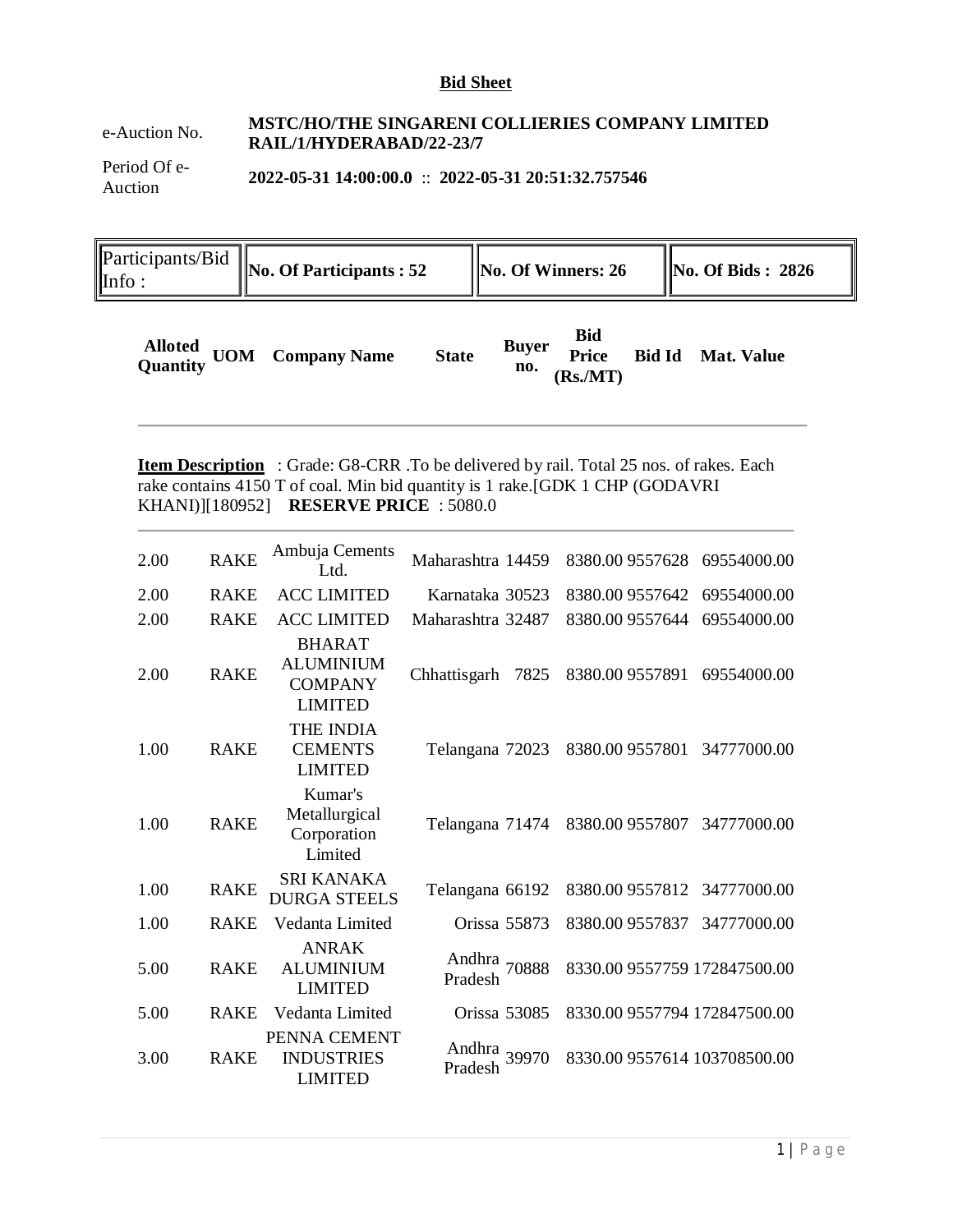#### **OFFERED QNTY FOR ABOVE COLLIERY = 103750.0 MT | BID QNTY = 7714850.0 MT | ALLOTED QNTY = 25.0 RAKE | MAT. VALUE TOTAL :866727500.00 RS.**

**Item Description** : Grade: G10-CRR .To be delivered by rail. Total 10 nos. of rakes. Each rake contains 4150 T of coal. Min bid quantity is 1 rake.[GOLETI CHP (BELLAMPALLI)][180953] **RESERVE PRICE** : 4280.0

| 2.00 | <b>RAKE</b> | Ambuja Cements<br>Ltd.                       | Maharashtra 14459 7570.00 9557302 62831000.00 |                                           |  |
|------|-------------|----------------------------------------------|-----------------------------------------------|-------------------------------------------|--|
| 8.00 | <b>RAKE</b> | <b>National</b><br>Aluminium<br>Company Ltd. |                                               | Orissa 29874 7470.00 9557224 248004000.00 |  |

**OFFERED QNTY FOR ABOVE COLLIERY = 41500.0 MT | BID QNTY = 3353200.0 MT | ALLOTED QNTY = 10.0 RAKE | MAT. VALUE TOTAL :310835000.00 RS.**

**Item Description** : Grade: G11-CRR .To be delivered by rail. Total 10 nos. of rakes. Each rake contains 4150 T of coal. Min bid quantity is 1 rake.[RKP CHP (MANDAMARRI)][180954] **RESERVE PRICE** : 3630.0

| 2.00 |             | RAKE Vedanta Limited                                 | Orissa 53085 7050.00 9556180 58515000.00  |  |
|------|-------------|------------------------------------------------------|-------------------------------------------|--|
| 8.00 | <b>RAKE</b> | NATIONAL.<br>ALUMINIUM<br><b>COMPANY</b><br>LIMITED. | Orissa 43575 7000.00 9556100 232400000.00 |  |

**OFFERED QNTY FOR ABOVE COLLIERY = 41500.0 MT | BID QNTY = 4270350.0 MT | ALLOTED QNTY = 10.0 RAKE | MAT. VALUE TOTAL :290915000.00 RS.**

**Item Description** : Grade: G11-CRR .To be delivered by rail. Total 15 nos. of rakes. Each rake contains 4150 T of coal. Min bid quantity is 1 rake.[GDK OC 3 (GODAVARI KHANI)][180955] **RESERVE PRICE** : 3630.0

| 5.00 |             | RAKE Vedanta Limited                                                    | Orissa 53085 7600.00 9557735 157700000.00     |
|------|-------------|-------------------------------------------------------------------------|-----------------------------------------------|
| 3.00 | <b>RAKE</b> | Vedanta Limited                                                         | Orissa 53085 7550.00 9557669 93997500.00      |
| 2.00 | <b>RAKE</b> | <b>JK PAPER</b><br><b>LIMITED</b>                                       | Orissa 68510 7550.00 9557541 62665000.00      |
| 1.00 | <b>RAKE</b> | Ambuja Cements<br>Ltd.                                                  | Maharashtra 14459 7550.00 9557577 31332500.00 |
| 4.00 | <b>RAKE</b> | <b>NATIONAL</b><br><b>ALUMINIUM</b><br><b>COMPANY</b><br><b>LIMITED</b> | Orissa 43575 7500.00 9557475 124500000.00     |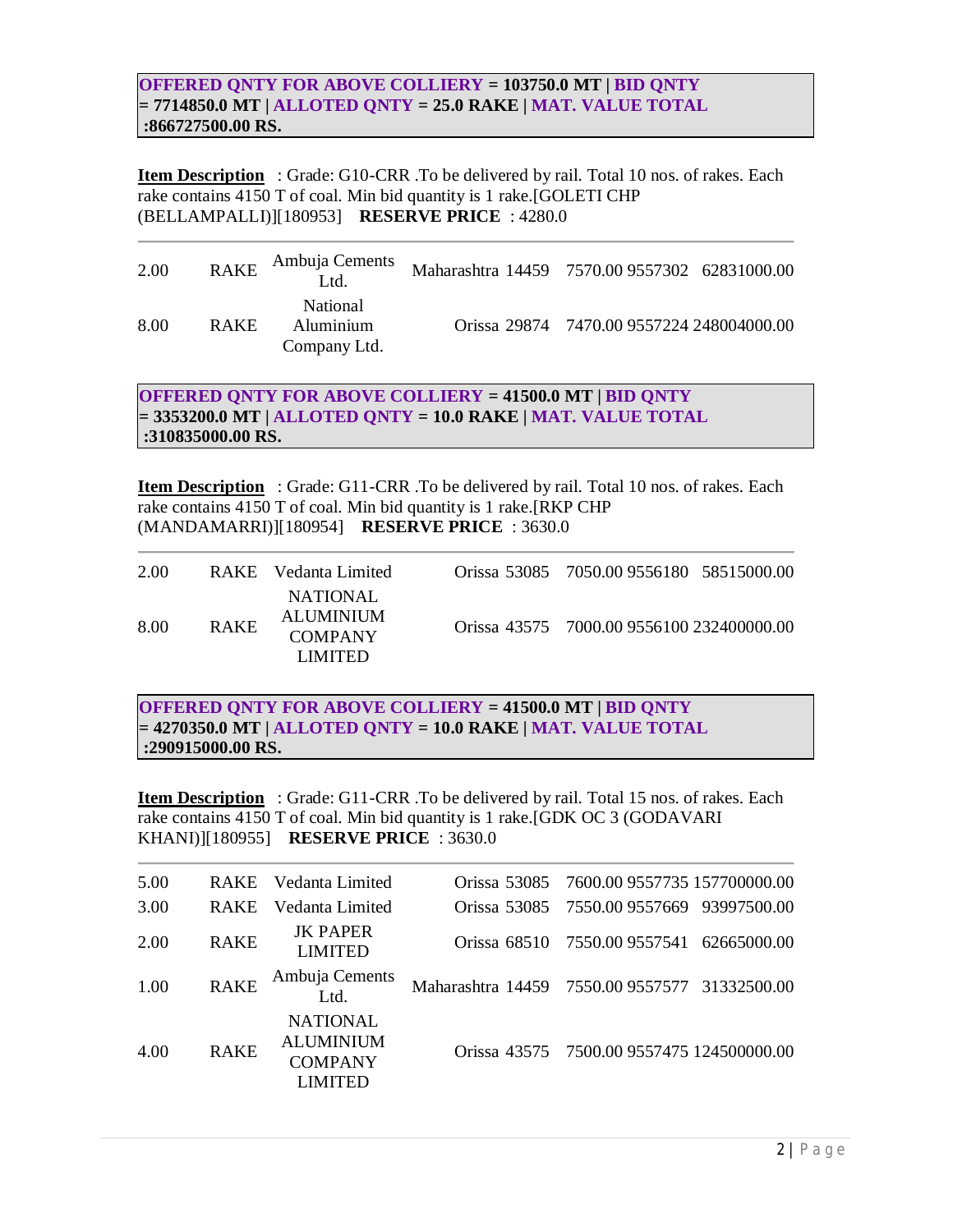#### **OFFERED QNTY FOR ABOVE COLLIERY = 62250.0 MT | BID QNTY = 6137850.0 MT | ALLOTED QNTY = 15.0 RAKE | MAT. VALUE TOTAL :470195000.00 RS.**

**Item Description** : Grade: G13-CRR .To be delivered by rail. Total 10 nos. of rakes. Each rake contains 4150 T of coal. Min bid quantity is 1 rake.[RCHP (KOTHAGUDEM)][180956] **RESERVE PRICE** : 2690.0

10.00 RAKE National Aluminium Company Ltd. Orissa 29874 6270.00 9556798 260205000.00

### **OFFERED QNTY FOR ABOVE COLLIERY = 41500.0 MT | BID QNTY = 3975700.0 MT | ALLOTED QNTY = 10.0 RAKE | MAT. VALUE TOTAL :260205000.00 RS.**

**Item Description** : Grade: G7-CRR .To be delivered by rail. Total 20 nos. of rakes. Each rake contains 4150 T of coal. Min bid quantity is 1 rake.[KCHP (MANUGURU)][180957] **RESERVE PRICE** : 5420.0

| 4.00 | <b>RAKE</b> | Vedanta Limited                                                       | Orissa 53085              | 9470.00 9558165 157202000.00   |
|------|-------------|-----------------------------------------------------------------------|---------------------------|--------------------------------|
| 3.00 | <b>RAKE</b> | Vedanta Limited                                                       | Orissa 55873              | 9470.00 9558192 117901500.00   |
| 3.00 | <b>RAKE</b> | PENNA CEMENT<br><b>INDUSTRIES</b><br><b>LIMITED</b><br>(GANESHPAHAD)  | Andhra $29445$<br>Pradesh | 9470.00 9558195 117901500.00   |
| 2.00 | <b>RAKE</b> | Pavan Traders                                                         | Andhra 32916<br>Pradesh   | 9470.00 9558181<br>78601000.00 |
| 1.00 | <b>RAKE</b> | <b>ACC LIMITED</b>                                                    | Maharashtra 32487         | 39300500.00<br>9470.00 9558118 |
| 1.00 | <b>RAKE</b> | Ambuja Cements<br>Ltd.                                                | Maharashtra 14459         | 9470.00 9558121<br>39300500.00 |
| 1.00 | <b>RAKE</b> | <b>STEEL</b><br><b>EXCHANGE</b><br><b>INDIA LIMITED</b>               | Andhra 40905<br>Pradesh   | 9470.00 9558171 39300500.00    |
| 1.00 | <b>RAKE</b> | <b>STEEL</b><br><b>EXCHANGE</b><br><b>INDIA LIMITED</b>               | Andhra 40905<br>Pradesh   | 9470.00 9558175 39300500.00    |
| 1.00 | <b>RAKE</b> | <b>SAMPATH</b><br><b>VINAYAK</b><br><b>STEELS PVT LTD</b>             | Andhra 41445<br>Pradesh   | 9470.00 9558176 39300500.00    |
| 1.00 | <b>RAKE</b> | <b>SAMPATH</b><br><b>VINAYAK</b><br><b>STEELS PVT LTD</b>             | Andhra 41445<br>Pradesh   | 9470.00 9558179<br>39300500.00 |
| 2.00 | <b>RAKE</b> | <b>BHARAT</b><br><b>ALUMINIUM</b><br><b>COMPANY</b><br><b>LIMITED</b> | Chhattisgarh<br>7825      | 78186000.00<br>9420.00 9558111 |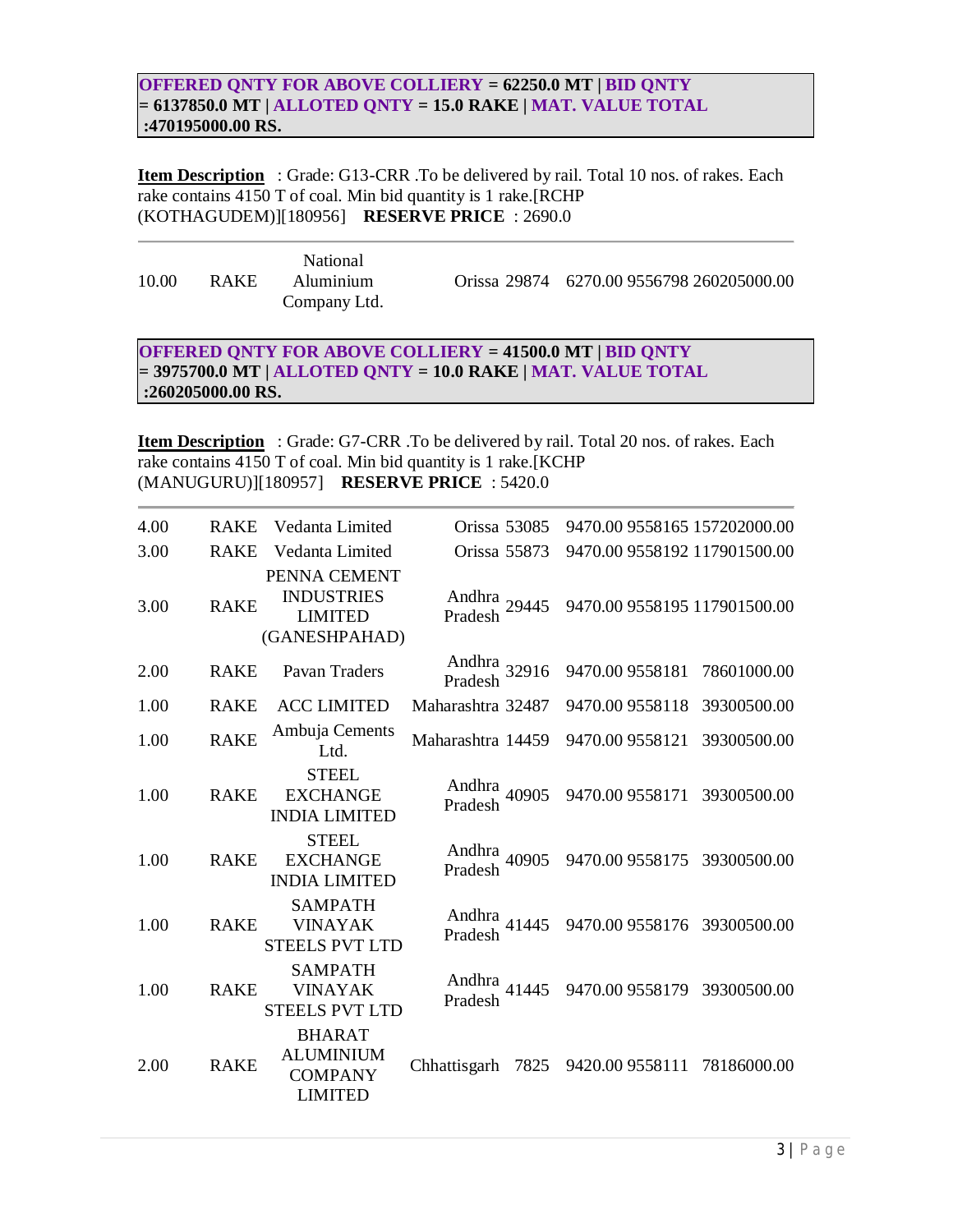## **OFFERED QNTY FOR ABOVE COLLIERY = 83000.0 MT | BID QNTY = 7777100.0 MT | ALLOTED QNTY = 20.0 RAKE | MAT. VALUE TOTAL :785595000.00 RS.**

**Item Description** : Grade: G15-CRR .To be delivered by rail. Total 40 nos. of rakes. Each rake contains 4150 T of coal. Min bid quantity is 1 rake.[YLD CHP (YELLANDU)][180958] **RESERVE PRICE** : 1800.0

| 12.00 | <b>RAKE</b> | <b>NAVA BHARAT</b><br><b>ENERGY INDIA</b><br><b>LIMITED</b>             | Telangana 51782                  | 1800.00 9542268 89640000.00     |             |
|-------|-------------|-------------------------------------------------------------------------|----------------------------------|---------------------------------|-------------|
| 3.00  | <b>RAKE</b> | <b>NAVA BHARAT</b><br><b>ENERGY INDIA</b><br><b>LIMITED</b>             | Telangana 51782                  | 1800.00 9544249                 | 22410000.00 |
| 2.00  | <b>RAKE</b> | <b>VICTORIAN</b><br><b>MARKETING</b><br>PVT. LTD                        | Maharashtra<br>7936              | 1800.00 9538195                 | 14940000.00 |
| 2.00  | <b>RAKE</b> | Tirupathi<br>enterprises                                                | Telangana 71954                  | 1800.00 9538375                 | 14940000.00 |
| 1.00  | <b>RAKE</b> | Anuj Mines<br>Minerals and<br><b>Chemicals Pvt Ltd</b>                  | Maharashtra 59756                | 1800.00 9533957                 | 7470000.00  |
| 1.00  | <b>RAKE</b> | <b>VICTORIAN</b><br><b>MARKETING</b><br>PVT. LTD                        | Maharashtra<br>7936              | 1800.00 9539443                 | 7470000.00  |
| 1.00  | <b>RAKE</b> | M/s.KamalPershad<br>Coal Depot                                          | Andhra 32666<br>Pradesh          | 1800.00 9542837                 | 7470000.00  |
| 1.00  | <b>RAKE</b> | M/s.KamalPershad<br>Coal Depot                                          | Andhra<br>Pradesh 32666          | 1800.00 9542856                 | 7470000.00  |
| 1.00  |             | <b>SIYARAM</b><br>RAKE MINERALS AND<br><b>SALES</b>                     | Maharashtra 66596                | 1800.00 9544120                 | 7470000.00  |
| 1.00  |             | <b>SIYARAM</b><br>RAKE MINERALS AND<br><b>SALES</b>                     | Maharashtra 66596                | 1800.00 9544148                 | 7470000.00  |
| 1.00  | <b>RAKE</b> | <b>VICTORIAN</b><br><b>MARKETING</b><br>PVT. LTD                        | Maharashtra<br>7936              | 1800.00 9544203                 | 7470000.00  |
| 1.00  | <b>RAKE</b> | <b>VICTORIAN</b><br><b>MARKETING</b><br>PVT. LTD                        | Maharashtra<br>7936              | 1800.00 9544233                 | 7470000.00  |
| 1.00  | <b>RAKE</b> | <b>VICTORIAN</b><br><b>MARKETING</b><br>PVT. LTD                        | Maharashtra 7936 1800.00 9544265 |                                 | 7470000.00  |
| 1.00  | <b>RAKE</b> | <b>TOSHNIWAL</b><br><b>MINERALS</b><br><b>PRIVATE</b><br><b>LIMITED</b> |                                  | Telangana 62710 1800.00 9544839 | 7470000.00  |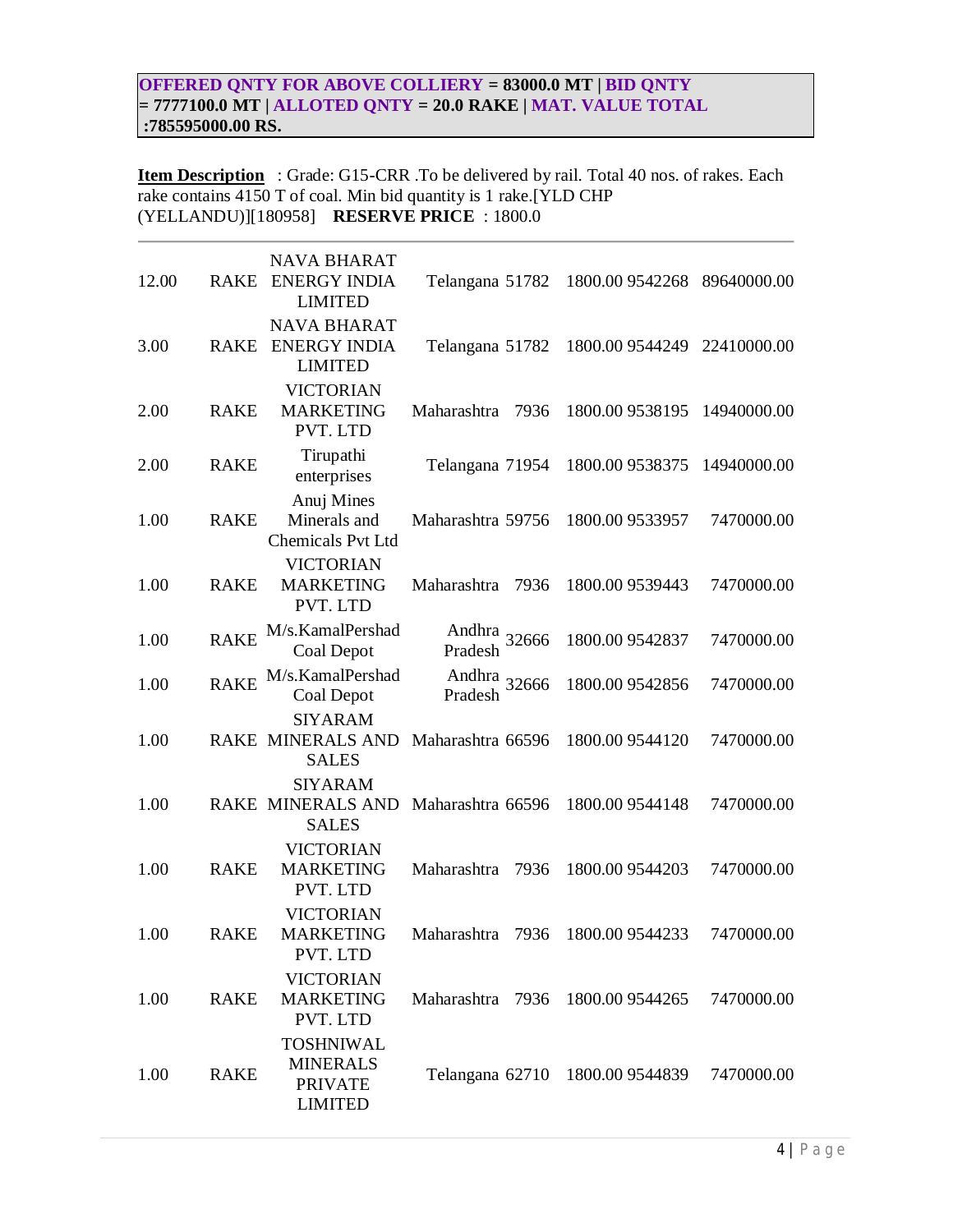## **OFFERED QNTY FOR ABOVE COLLIERY = 166000.0 MT | BID QNTY = 124500.0 MT | ALLOTED QNTY = 30.0 RAKE | MAT. VALUE TOTAL :224100000.00 RS.**

## GRAND TOTAL

### **OFFERED QNTY = 539500.00 MT | BID QNTY :33353550.00 RS./MT | ALLOTED QNTY = 498000.00 MT**

## **LOT SUMMERY**

#### **Lot Name**

Grade: G8-CRR .To be delivered by rail. Total 25 nos. of rakes. Each rake contains 4150 T of coal. Min bid quantity is 1 rake.[GDK 1 CHP (GODAVRI KHANI)]

**OFFERED QNTY FOR ABOVE COLLIERY = 103750.0 MT | BID QNTY = 7714850.0 MT | ALLOTED QNTY = 25.0 RAKE | MAT. VALUE TOTAL :866727500.00 RS.**

**Lot Name**

Grade: G10-CRR .To be delivered by rail. Total 10 nos. of rakes. Each rake contains 4150 T of coal. Min bid quantity is 1 rake.[GOLETI CHP (BELLAMPALLI)]

**OFFERED QNTY FOR ABOVE COLLIERY = 41500.0 MT | BID QNTY = 3353200.0 MT | ALLOTED QNTY = 10.0 RAKE | MAT. VALUE TOTAL :310835000.00 RS.**

**Lot Name**

Grade: G11-CRR .To be delivered by rail. Total 10 nos. of rakes. Each rake contains 4150 T of coal. Min bid quantity is 1 rake.[RKP CHP (MANDAMARRI)]

**OFFERED QNTY FOR ABOVE COLLIERY = 41500.0 MT | BID QNTY = 4270350.0 MT | ALLOTED QNTY = 10.0 RAKE | MAT. VALUE TOTAL :290915000.00 RS.**

**Lot Name**

Grade: G11-CRR .To be delivered by rail. Total 15 nos. of rakes. Each rake contains 4150 T of coal. Min bid quantity is 1 rake.[GDK OC 3 (GODAVARI KHANI)]

**OFFERED QNTY FOR ABOVE COLLIERY = 62250.0 MT | BID QNTY = 6137850.0 MT |**